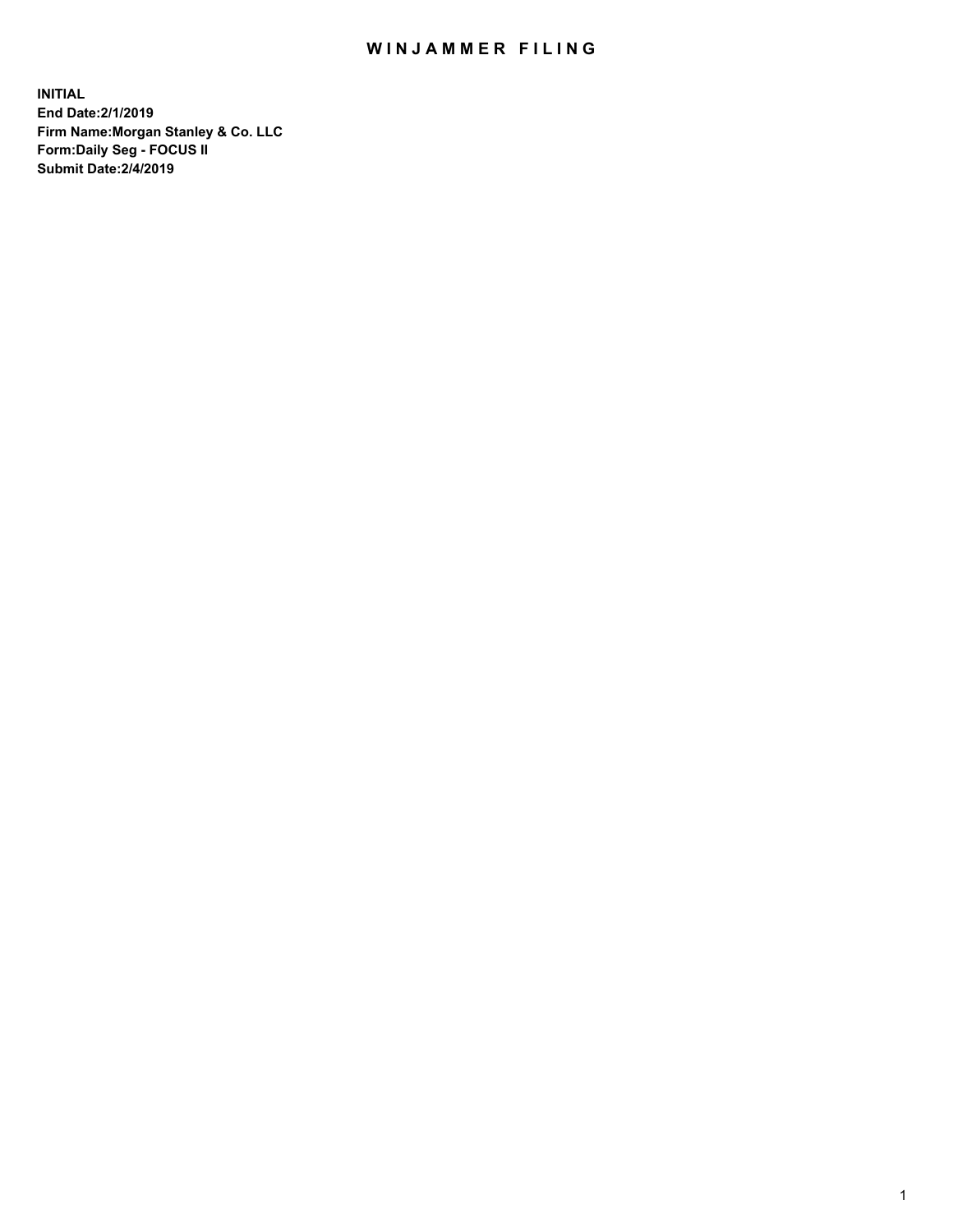**INITIAL End Date:2/1/2019 Firm Name:Morgan Stanley & Co. LLC Form:Daily Seg - FOCUS II Submit Date:2/4/2019 Daily Segregation - Cover Page**

| Name of Company                                                                                                                                                                                                                                                                                                                | Morgan Stanley & Co. LLC                                    |
|--------------------------------------------------------------------------------------------------------------------------------------------------------------------------------------------------------------------------------------------------------------------------------------------------------------------------------|-------------------------------------------------------------|
| <b>Contact Name</b>                                                                                                                                                                                                                                                                                                            | <b>Ikram Shah</b>                                           |
| <b>Contact Phone Number</b>                                                                                                                                                                                                                                                                                                    | 212-276-0963                                                |
| <b>Contact Email Address</b>                                                                                                                                                                                                                                                                                                   | Ikram.shah@morganstanley.com                                |
| FCM's Customer Segregated Funds Residual Interest Target (choose one):<br>a. Minimum dollar amount: ; or<br>b. Minimum percentage of customer segregated funds required:% ; or<br>c. Dollar amount range between: and; or<br>d. Percentage range of customer segregated funds required between:% and%.                         | 235,000,000<br><u>0</u><br>0 <sub>0</sub><br>00             |
| FCM's Customer Secured Amount Funds Residual Interest Target (choose one):<br>a. Minimum dollar amount: ; or<br>b. Minimum percentage of customer secured funds required:% ; or<br>c. Dollar amount range between: and; or<br>d. Percentage range of customer secured funds required between:% and%.                           | 140,000,000<br><u>0</u><br>0 <sub>0</sub><br>0 <sub>0</sub> |
| FCM's Cleared Swaps Customer Collateral Residual Interest Target (choose one):<br>a. Minimum dollar amount: ; or<br>b. Minimum percentage of cleared swaps customer collateral required:% ; or<br>c. Dollar amount range between: and; or<br>d. Percentage range of cleared swaps customer collateral required between:% and%. | 92,000,000<br><u>0</u><br>0 Q<br>0 <sub>0</sub>             |

Attach supporting documents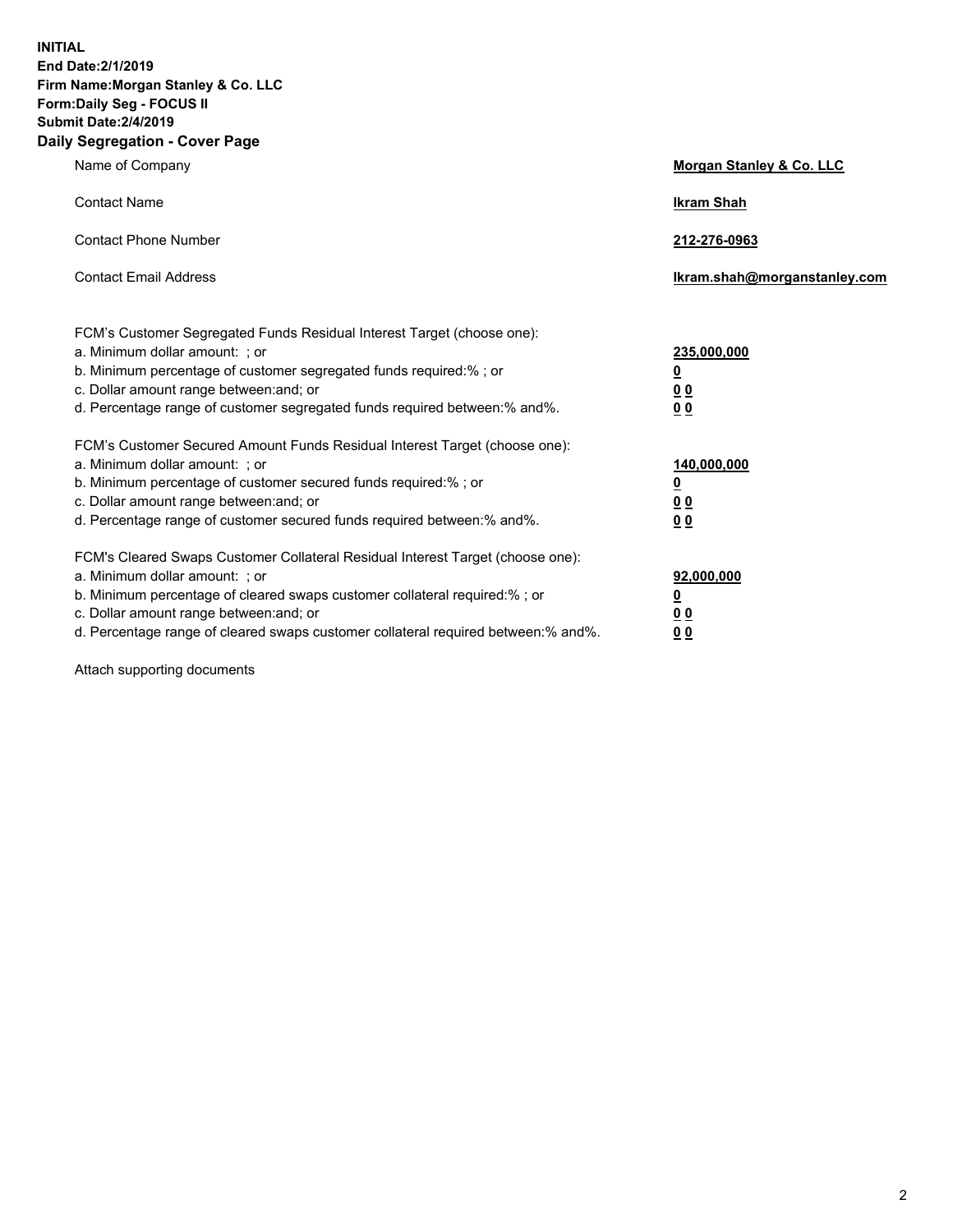## **INITIAL End Date:2/1/2019 Firm Name:Morgan Stanley & Co. LLC Form:Daily Seg - FOCUS II Submit Date:2/4/2019 Daily Segregation - Secured Amounts**

Foreign Futures and Foreign Options Secured Amounts

- Amount required to be set aside pursuant to law, rule or regulation of a foreign government or a rule of a self-regulatory organization authorized thereunder
- 1. Net ledger balance Foreign Futures and Foreign Option Trading All Customers A. Cash **3,255,949,712** [7315]
	- B. Securities (at market) **2,090,283,034** [7317]
- 2. Net unrealized profit (loss) in open futures contracts traded on a foreign board of trade **-94,342,502** [7325]
- 3. Exchange traded options
	- a. Market value of open option contracts purchased on a foreign board of trade **5,946,333** [7335]
	- b. Market value of open contracts granted (sold) on a foreign board of trade **-7,543,634** [7337]
- 4. Net equity (deficit) (add lines 1. 2. and 3.) **5,250,292,943** [7345]
- 5. Account liquidating to a deficit and account with a debit balances gross amount **57,977,901** [7351] Less: amount offset by customer owned securities **-57,598,095** [7352] **379,806** [7354]
- 6. Amount required to be set aside as the secured amount Net Liquidating Equity Method (add lines 4 and 5)
- 7. Greater of amount required to be set aside pursuant to foreign jurisdiction (above) or line 6.

## FUNDS DEPOSITED IN SEPARATE REGULATION 30.7 ACCOUNTS

1. Cash in banks

- A. Banks located in the United States **178,025,113** [7500]
- B. Other banks qualified under Regulation 30.7 **1,107,922,547** [7520] **1,285,947,660**
- 2. Securities
	- A. In safekeeping with banks located in the United States **130,666,746** [7540]
- B. In safekeeping with other banks qualified under Regulation 30.7 **0** [7560] **130,666,746** [7570]
- 3. Equities with registered futures commission merchants
	-
	- B. Securities **0** [7590]
	- C. Unrealized gain (loss) on open futures contracts **1,049,340** [7600]
	- D. Value of long option contracts **0** [7610]
	- E. Value of short option contracts **0** [7615] **7,412,386** [7620]
- 4. Amounts held by clearing organizations of foreign boards of trade
	- A. Cash **0** [7640]
	- B. Securities **0** [7650]
	- C. Amount due to (from) clearing organization daily variation **0** [7660]
	- D. Value of long option contracts **0** [7670]
	- E. Value of short option contracts **0** [7675] **0** [7680]
- 5. Amounts held by members of foreign boards of trade
	-
	-
	- C. Unrealized gain (loss) on open futures contracts **-95,391,843** [7720]
	- D. Value of long option contracts **5,946,333** [7730]
	- E. Value of short option contracts **-7,543,634** [7735] **4,018,482,810**
- 6. Amounts with other depositories designated by a foreign board of trade **0** [7760]
- 7. Segregated funds on hand **0** [7765]
- 8. Total funds in separate section 30.7 accounts **5,442,509,602** [7770]
- 9. Excess (deficiency) Set Aside for Secured Amount (subtract line 7 Secured Statement Page 1 from Line 8)
- 10. Management Target Amount for Excess funds in separate section 30.7 accounts **140,000,000** [7780]
- 11. Excess (deficiency) funds in separate 30.7 accounts over (under) Management Target **51,836,853** [7785]

**0** [7305]

**5,250,672,749** [7355]

## **5,250,672,749** [7360]

[7530]

A. Cash **6,363,046** [7580]

 A. Cash **2,155,855,666** [7700] B. Securities **1,959,616,288** [7710] [7740] **191,836,853** [7380]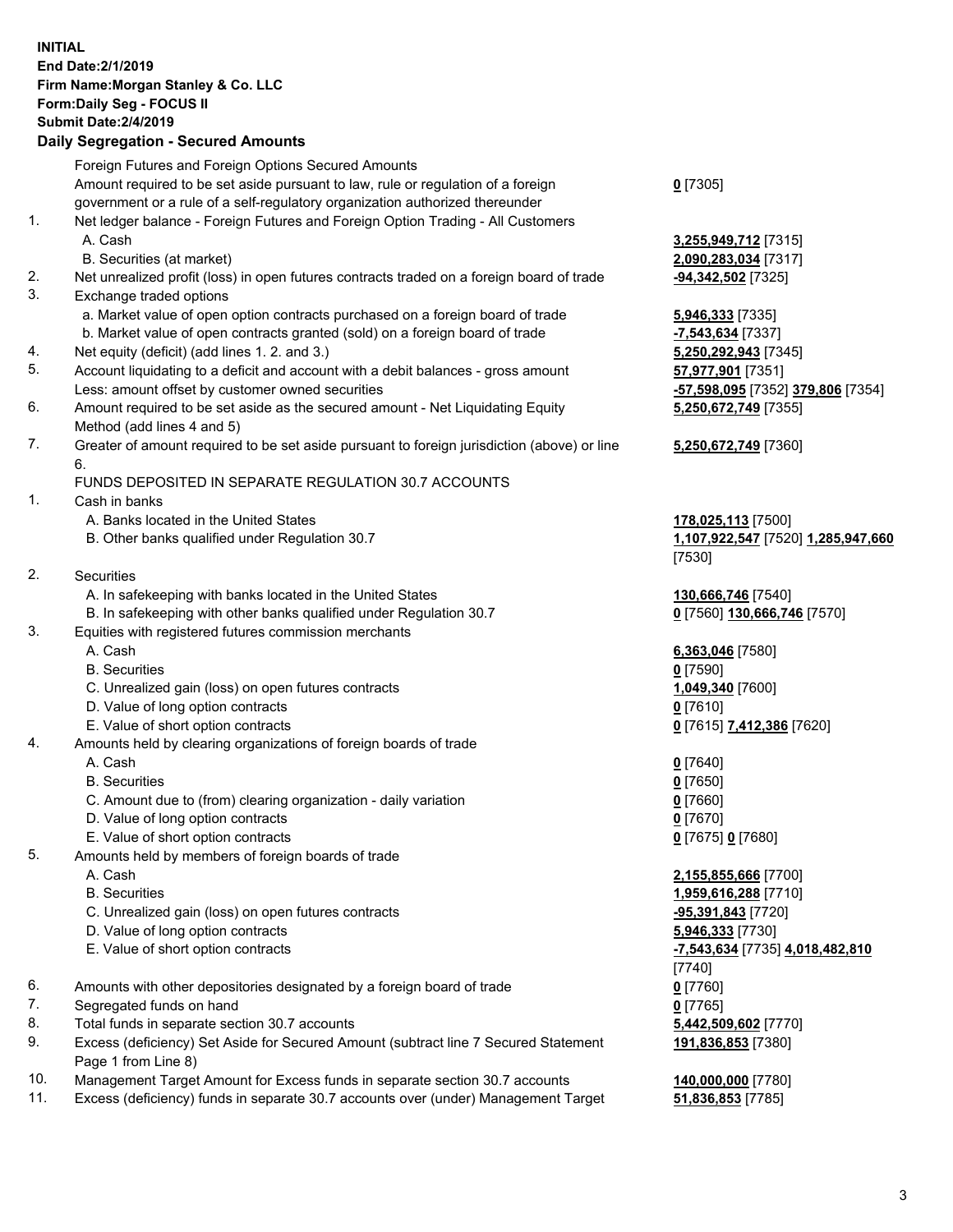**INITIAL End Date:2/1/2019 Firm Name:Morgan Stanley & Co. LLC Form:Daily Seg - FOCUS II Submit Date:2/4/2019 Daily Segregation - Segregation Statement** SEGREGATION REQUIREMENTS(Section 4d(2) of the CEAct) 1. Net ledger balance A. Cash **6,420,171,241** [7010] B. Securities (at market) **6,266,994,472** [7020] 2. Net unrealized profit (loss) in open futures contracts traded on a contract market **3,831,137,436** [7030] 3. Exchange traded options A. Add market value of open option contracts purchased on a contract market **237,101,934** [7032] B. Deduct market value of open option contracts granted (sold) on a contract market **-259,264,693** [7033] 4. Net equity (deficit) (add lines 1, 2 and 3) **16,496,140,390** [7040] 5. Accounts liquidating to a deficit and accounts with debit balances - gross amount **402,554,557** [7045] Less: amount offset by customer securities **-401,052,473** [7047] **1,502,084** [7050] 6. Amount required to be segregated (add lines 4 and 5) **16,497,642,474** [7060] FUNDS IN SEGREGATED ACCOUNTS 7. Deposited in segregated funds bank accounts A. Cash **4,130,338,921** [7070] B. Securities representing investments of customers' funds (at market) **0** [7080] C. Securities held for particular customers or option customers in lieu of cash (at market) **563,122,976** [7090] 8. Margins on deposit with derivatives clearing organizations of contract markets A. Cash **6,454,363,797** [7100] B. Securities representing investments of customers' funds (at market) **0** [7110] C. Securities held for particular customers or option customers in lieu of cash (at market) **5,703,871,496** [7120] 9. Net settlement from (to) derivatives clearing organizations of contract markets **-47,895,396** [7130] 10. Exchange traded options A. Value of open long option contracts **237,101,934** [7132] B. Value of open short option contracts **-259,264,693** [7133] 11. Net equities with other FCMs A. Net liquidating equity **8,055,016** [7140] B. Securities representing investments of customers' funds (at market) **0** [7160] C. Securities held for particular customers or option customers in lieu of cash (at market) **0** [7170] 12. Segregated funds on hand **0** [7150] 13. Total amount in segregation (add lines 7 through 12) **16,789,694,051** [7180] 14. Excess (deficiency) funds in segregation (subtract line 6 from line 13) **292,051,577** [7190]

- 15. Management Target Amount for Excess funds in segregation **235,000,000** [7194]
- 16. Excess (deficiency) funds in segregation over (under) Management Target Amount Excess

**57,051,577** [7198]